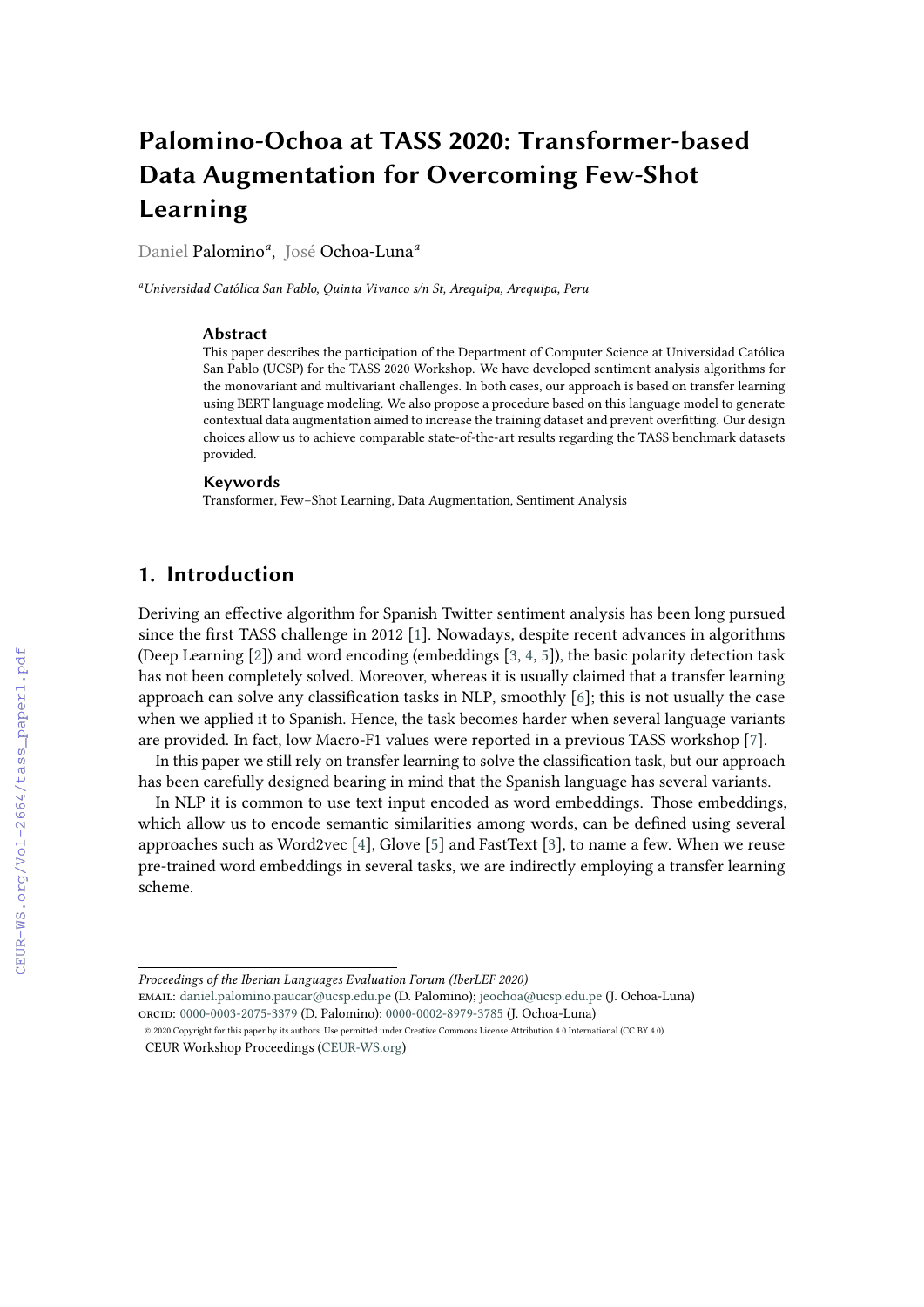Nowadays, this kind of encoding has evolved to a language model encoding. The idea is to use language context in order to better encode words [\[8\]](#page-7-0). Overall the aim is to transfer the knowledge encoded in the language model to a specific task, in this case polarity detection in sentiment analysis.

Our proposed classifier relies on three components: a multivariant Spanish corpus, a general language model and a data augmentation step. Thus, we start by training a general language model based on BERT [\[9\]](#page-7-1) using a multivariant Spanish corpora. Such language model allows us to learn general features of the Spanish language. The final prediction is enhanced using an unsupervised data augmentation process.

Those simple design choices allow us to obtain comparable state-of-the-art results regarding the two subtasks of polarity classification task presented in the 2020 TASS challenge [\[10\]](#page-7-2) (This work is not covering the emotion detection task [\[11\]](#page-7-3))

The rest of the paper is structured as follows. In Section 2, we describe the task at hand. In Section 3, the system is explained. The experimental setup is described in Section 4. Results and conclusions are presented, accordingly, in Section 5 and 6.

# **2. Task description**

The aim of the task 1 is the correct classification of sentiments (N:Negative, P: Positive, NEU: Neutral) in tweets written in Spanish and variants. This year, the task has been sub-divided in 2  $subtasks<sup>1</sup>$  $subtasks<sup>1</sup>$  $subtasks<sup>1</sup>$ :

- Subtask-1: Monovariant. In this challenge, we have to predict the sentiment in tweets of 5 Spanish variants included: Spain, Peru, Costa Rica, Uruguay and Mexico, and for each one we have three datasets: Training, Validation and Test. Moreover and even when we could use any additional corpora or linguistic resource, we have to submit the predictions of every country Test dataset in a different file to the system evaluation.
- Subtask-2: Multivariant. Complementary to the subtask-1, we have been provided with one additional Test dataset extracted from the different datasets of countries commented before. Again, it is possible to use any corpora or linguistic resource.

Furthermore, informal language used in tweets and lack of context because the limited characters permitted in those add up several challenges to this competition.

Finally, the metrics used in the evaluation system are the macro-averaged versions of Macro-Precision, Macro-Recall and Macro-F1. However, Macro-F1 was used to rank the different submits to the system.

<span id="page-1-0"></span><sup>1</sup>http://tass.sepln.org/2020/#tasks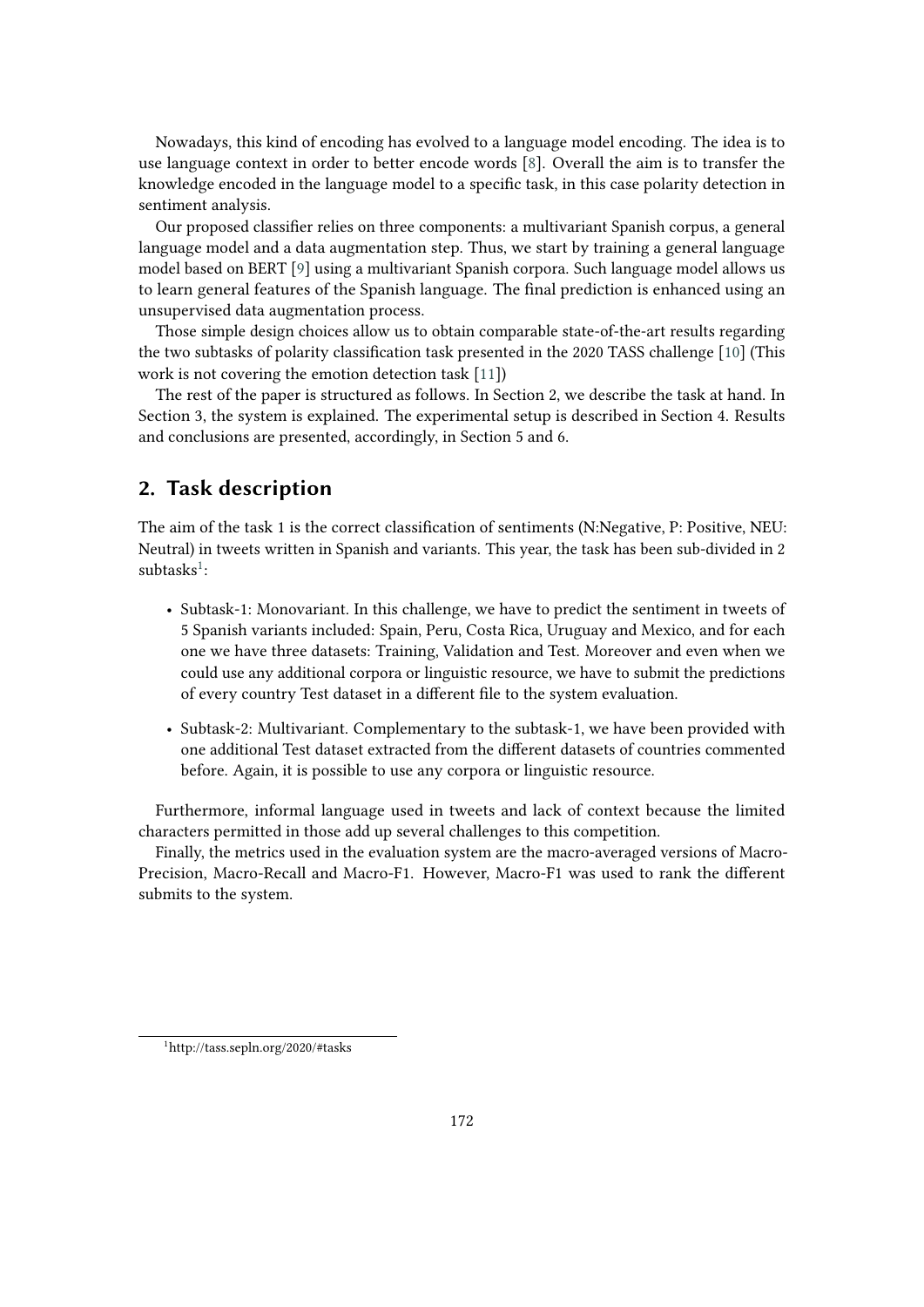

<span id="page-2-0"></span>**Figure 1:** Stages of our system pipeline. From left to right, we start pre-training a general LM in order to use it later in Unsupervised Data Augmentation and Classifier System steps.

## **3. System**

We propose a single system for improving polarity classification in small datasets based on the high performance Language Model (LM) referred to as BERT developed by Devlin et al [\[9\]](#page-7-1). In addition we also use a clever BERT variant to produce contextual data augmentation [\[12\]](#page-7-4). Overall, our aim is to develop a robust approach able to be used indistinctly in different variants of Spanish and get competitive results in several NLP tasks.

In order to do so, we start by pre-training a general LM on a multivariant Spanish corpus related to the target task. Subsequently, to enhance our small target dataset and prevent overfitting, we use the LM to generate Unsupervised Data Augmentation using a novel technique called Conditional BERT Contextual Augmentation [\[12\]](#page-7-4). Finally, this augmented dataset is used to fine-tune a classifier on top of previous LM. A general view of these stages is shown in Figure [1](#page-2-0) and will be detailed as follows.

## **3.1. Language Model**

Due to the huge impact of BERT in NLP, we decided to use it as our initial LM in its base form. By doing so, we have fewer parameters to train and it is easier to fine-tune with less samples. According the guidelines presented by Devil et al. [\[9\]](#page-7-1), that describes how to train a Transformer Encoder for successful results, we use 2 objective tasks to pre-train our LM: Masked Language Model and Next Sentence Prediction.

- **Masked Language Model.** Mask some percentage of the input at random and then predict those masked tokens.
- **Next Sentence Prediction.** Given a first sentence, the model must predict the one that would follow.

Also, this process is made using a free source dataset described in spanish-corpora repository $^2$  $^2$ .

<span id="page-2-1"></span><sup>2</sup>https://github.com/josecannete/spanish-corpora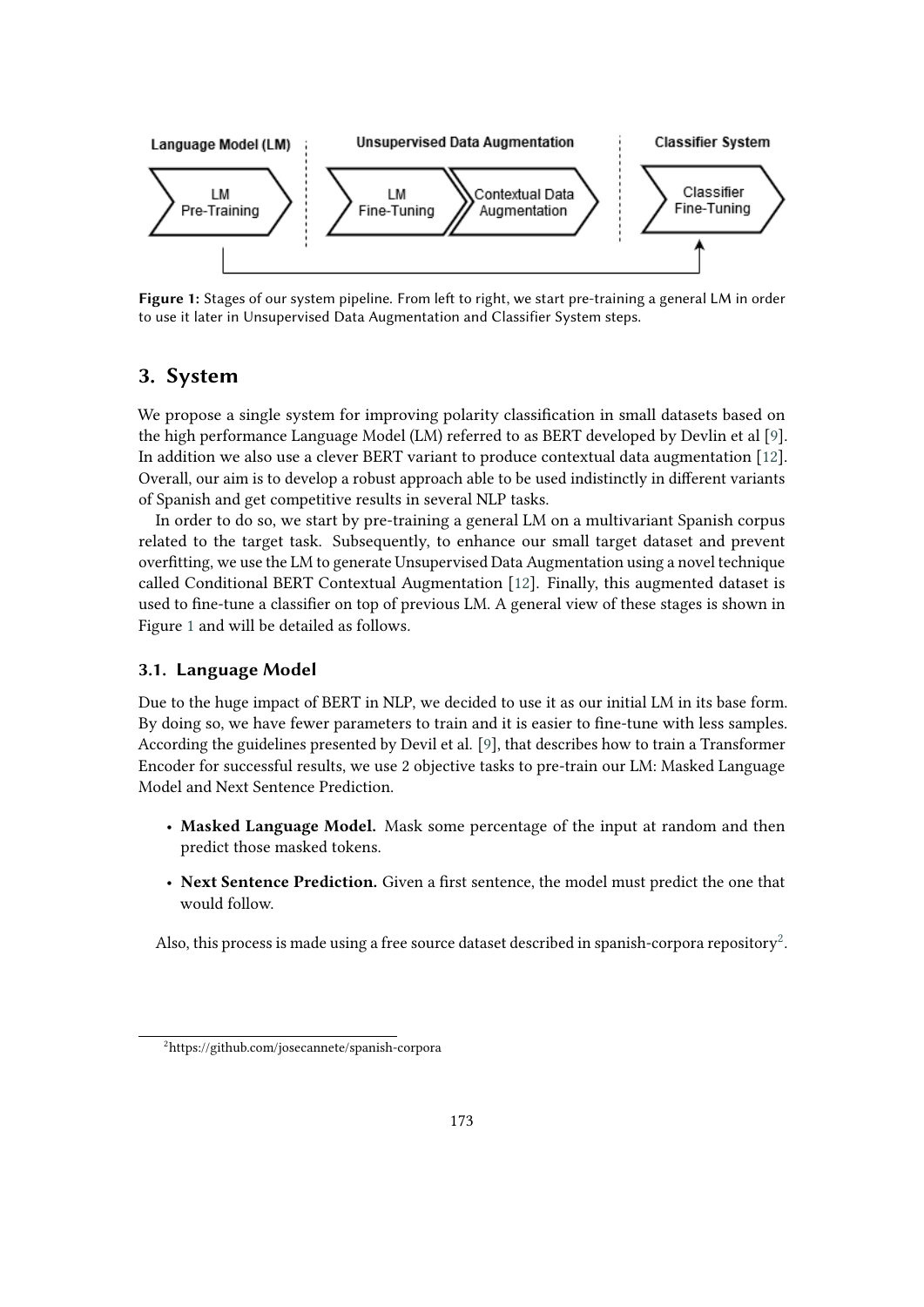## **3.2. Unsupervised Data Augmentation**

Based on the Conditional BERT Contextual Augmentation algorithm [\[12\]](#page-7-4), we fine-tune the previous pre-trained LM using conditional MLM task on labeled target dataset. Once the LM is fine-tuned, we take one tweet in our train dataset and randomly mask  $k$  words for later predicting the masked words using the LM fine-tuned. This process is repeated for every tweet in our dataset  $n$  times, where  $k$  and  $n$  are numbers chosen heuristically.

Finally, we add up the new formed sentences into the original training dataset and perform downstream task on it.

#### **3.3. Classifier System**

In this final step we build a classifier, a simple fully connected layer, on top of the initial LM and a Softmax which allow us to predict the correct class. However, in order to prevent overfitting, we use the new enhanced dataset created using the aforementioned Semi-supervised Data Augmentation process.

## **4. Experimental Setup**

A detailed description of hardware and software requirements for replicating our research results. In addition, we describe the hyper-parameters tuned during experimentation that allow us to train and converge without overfitting and regularization.

#### **4.1. Technical Resources**

The experiments were executed on Jupyter Notebooks running Python 3.7 kernel and PyTorch 1.4.0. Moreover, all models were trained on a GPU 2080 Ti with 11 GB GDDR6.

For a complete description about dependencies we refer to our public project repository $^3.$  $^3.$  $^3.$ 

#### <span id="page-3-2"></span>**4.2. Datasets**

The datasets used in this work are freely available to everyone to use.

#### **4.2.1. Pre-Training**

The dataset used to pre-train the LM is a compilation of Large Spanish Unannotated Corpora [\[13\]](#page-7-5) including Spanish Wikipedia, Spanish portion of TED conferences and other resources.

#### **4.2.2. Target**

The dataset used to fine-tune the LM of the unsupervised Data Augmentation and the final classifier is provided by the competition committee and can be accessed via the web of the  $challenge<sup>4</sup>$  $challenge<sup>4</sup>$  $challenge<sup>4</sup>$ .

<span id="page-3-1"></span><span id="page-3-0"></span><sup>3</sup>https://github.com/dpalominop/atlas <sup>4</sup>http://tass.sepln.org/2020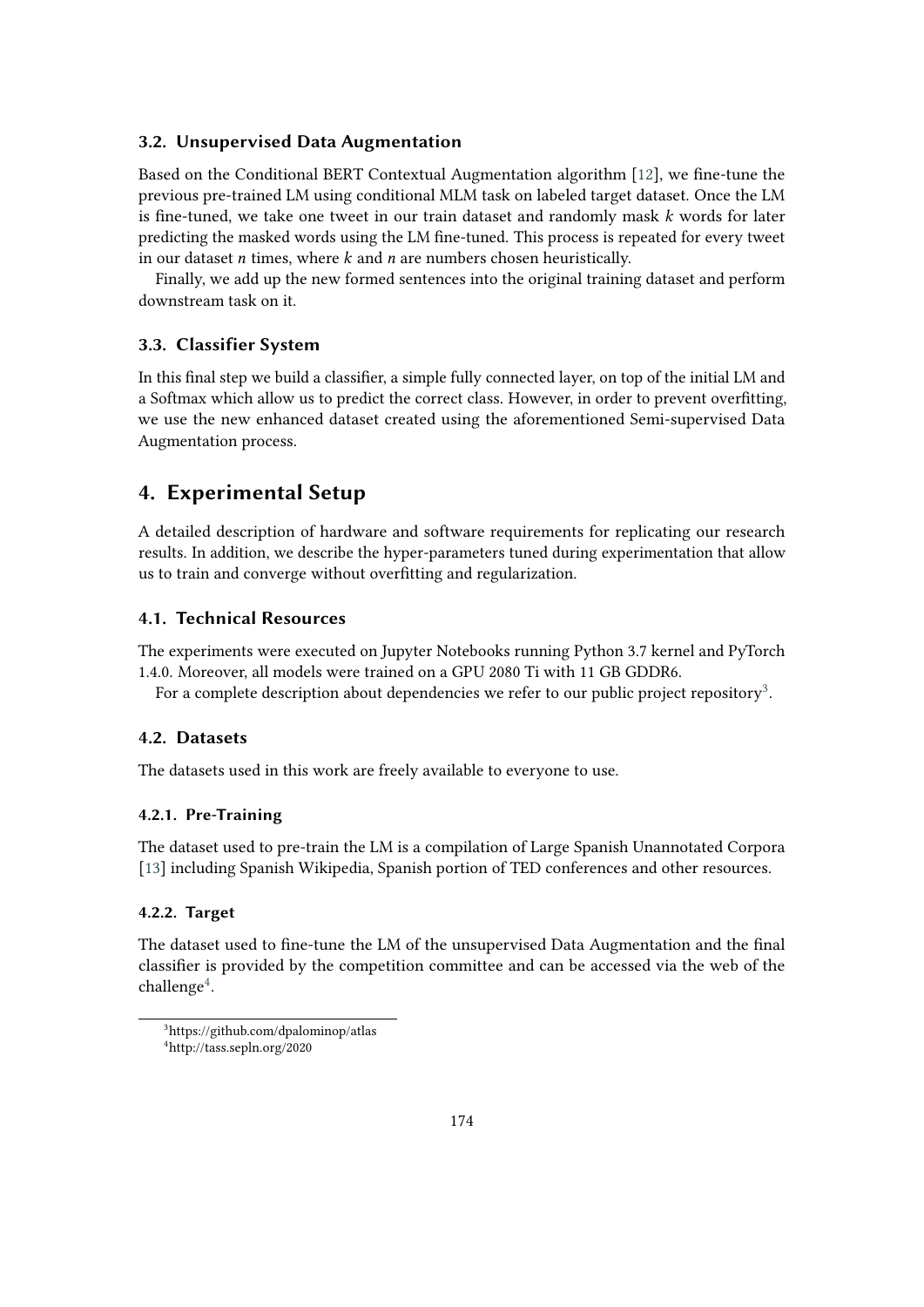## **4.3. Pre-processing**

All datasets were pre-processed regarding the following rules:

- 1. The text was converted to lowercase and every accent mark was removed.
- 2. Repeated characters were replaced by single characters.
- 3. User references were transformed to a specific token.
- 4. Useless spaces were removed.

#### **4.4. Pre-Training Language Model**

As will be shown in Table [3,](#page-6-0) using a multilingual LM decreases the performance of the system. In contrast, if we use a monolingual LM, results are noticeably improved. Furthermore, we have to use a LM trained on a similar dataset w.r.t. the target task and the best option was training one using the general corpora described in section [4.2.](#page-3-2) The main hyper-parameters used through this process are:

- 1. Backpropagation Trough Time (BPTT): 70
- 2. Weight Decay (WD):  $1e 2$
- 3. The batch size (BS): 64

## **4.5. Fine-Tunning Language Model**

The main hyper-parameters used through this fine-tuning LM process are:

- 1. Backpropagation Trough Time (BPTT): 70
- 2. Weight Decay (WD):  $1e 2$
- 3. The batch size (BS): 32
- 4. Number of randomly masked words (k): 4
- 5. Repetitions of the process (n): 2

#### **4.6. Fine-Tunning Classifier**

Similar to the sub-section before, the main hyper-parameters used through this fine-tuning process are:

- 1. Backpropagation Trough Time (BPTT): 70
- 2. Weight Decay (WD):  $1e 2$
- 3. The batch size (BS): 16

# **5. Results**

Results for **TASS 2020 Task 1 - Monovariant** are shown in Table [1.](#page-5-0) Our submission (referred to as **daniel.palomino.paucar**) was ranked 1st or 2nd in all variants of Spanish presented in the competition among all competitors (M-F1 score).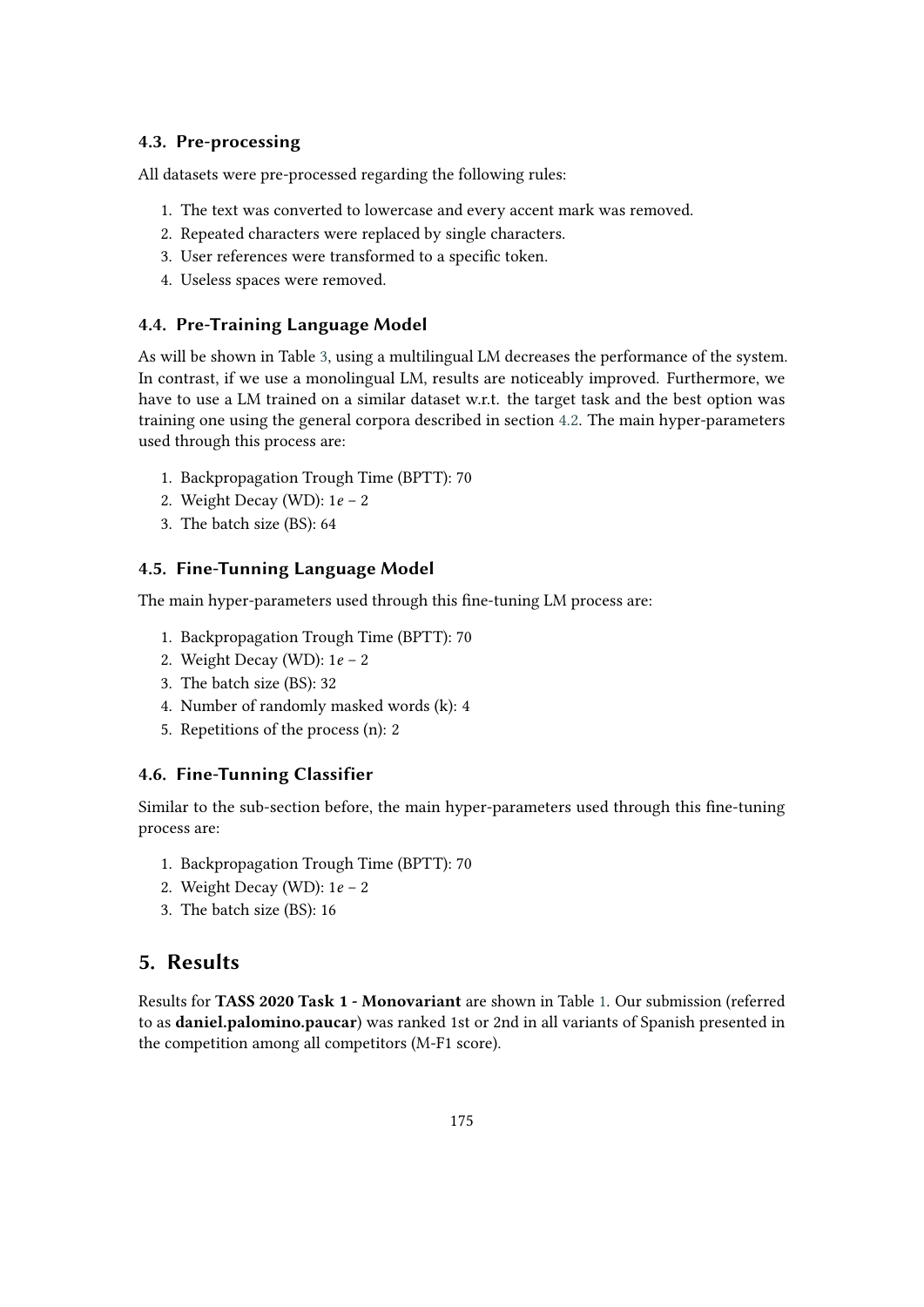#### **Table 1**

<span id="page-5-0"></span>Top 3 results on TASS 2020 Task 1 - Monovariant test dataset (M-F1 Score).

| Country | Team                                    | $M-F1$           |
|---------|-----------------------------------------|------------------|
| CR.     | jogonba2elirf<br>daniel.palomino.paucar | 0.6463<br>0.6462 |
|         | elchudi                                 | 0.4580           |
|         | jogonba2elirf                           | 0.6711           |
| ES      | daniel.palomino.paucar                  | 0.6645           |
|         | joseantonio.garcia8                     | 0.5033           |
| МX      | jogonba2elirf                           | 0.6344           |
|         | daniel.palomino.paucar                  | 0.6332           |
|         | elchudi                                 | 0.5127           |
| PF      | jogonba2elirf                           | 0.6355           |
|         | daniel.palomino.paucar                  | 0.6335           |
|         | elchudi                                 | 0.4477           |
| UY      | daniel.palomino.paucar                  | 0.6690           |
|         | jogonba2elirf                           | 0.6547           |
|         | joseantonio.garcia8                     | 0.5201           |

#### **Table 2**

<span id="page-5-1"></span>Top 3 results on TASS 2020 Task 1 - Multivariant test dataset (M-F1 Score).

| <b>Team</b>            |        | M-F1 Precision Recall |        |  |
|------------------------|--------|-----------------------|--------|--|
| daniel.palomino.paucar | 0.4979 | 0.4878                | 0.5095 |  |
| elchudi                | 0.3302 | 0.3203                | 0.3408 |  |
| joseantonio.garcia8    | 0.3578 | 0.3586                | 0.3570 |  |

Furthermore, results for **TASS 2020 Task 1 - Multivariant** are shown in Table [2.](#page-5-1) Our submission (referred to as **daniel.palomino.paucar**) was ranked 1st among all competitors (M-F1 score).

On the other hand, given the possibility to send 3 different submissions to the competition, we decided to use that to test three variations of our system and perform ablation experiments in order to get a better understanding of the competitive results obtained.

The output of these experiments is shown in Table [3.](#page-6-0) Thus, we can observe a significant positive impact when using a monolingual LM instead of a multilingual LM. Regarding the M-F1 metric used, there is 10 percent difference between the two methods. Moreover, if we include the additional step of Unsupervised Data Augmentation, the results further improve.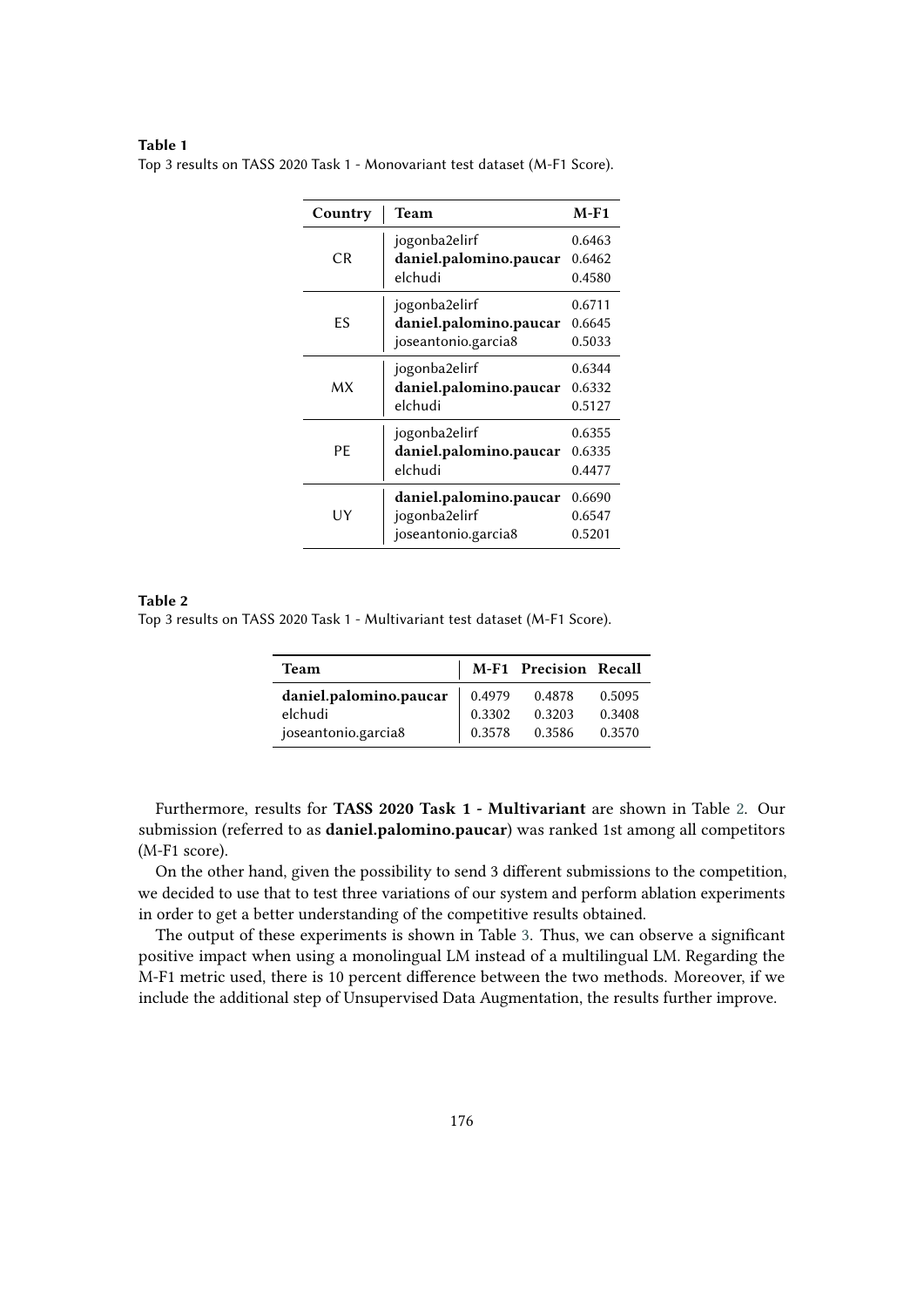#### **Table 3**

<span id="page-6-0"></span>Ablation using different pre-trained language models according to M-F1 metric. "w/" denotes "with".

|                                                                                       | CR     | ES                                           | МX     | РE     |        |
|---------------------------------------------------------------------------------------|--------|----------------------------------------------|--------|--------|--------|
| Using multilingual LM<br><b>Classifier Fine-Tuning</b>                                |        | 0.5235  0.5618  0.5457  0.5233               |        |        | 0.5556 |
| Using monolingual LM<br>Classifier Fine-Tuning LM<br>w/Unsupervised Data Augmentation | 0.6378 | 0.6569<br>0.6462 0.6645 0.6198 0.6335 0.6690 | 0.6332 | 0.6286 | 0.6595 |

## **6. Conclusions**

We have presented a novel sentiment classification system based on BERT that includes an additional step of Unsupervised Data Augmentation. The system has been applied to sentiment analysis on Spanish tweets and its variants. Despite its simplicity, this approach allowed us to be ranked 1st or 2nd on the **TASS 2020 Task 1 - Multivariant** and 1st on the **TASS 2020 Task 1 - Monovariant**.

Furthermore, the ablation experiments have shown that a careful choice of the language model can improve the results drastically. Thus, we have chosen to pre-train the language model using a similar dataset to the target task. Moreover, the use of data augmentation allowed us to further improve our previous results for most variants of the Spanish language. However, the performance on the Mexican variant decreased after using this technique —probably due to overfitting during the fine-tuning process.

# **Acknowledgments**

This work was funded by CONCYTEC-FONDECYT under the call E041-01 [contract number 34-2018-FONDECYT-BM-IADT-SE].

# **References**

- [1] J. Villena-Román, J. García-Morera, C. Moreno-García, L. Ferrer-Ureña, S. Serrano, J. Gonzalez-Cristobal, A. Westerski, E. Martínez-Cámara, M. García-Cumbreras, M. Martín-Valdivia, L. López, Tass-workshop on sentiment analysis at sepln, 2012.
- [2] B. Liu, Sentiment Analysis and Opinion Mining, Morgan and Claypool Publishers, 2012.
- [3] P. Bojanowski, E. Grave, A. Joulin, T. Mikolov, Enriching word vectors with subword information, Transactions of the Association for Computational Linguistics 5 (2017) 135–146.
- [4] T. Mikolov, I. Sutskever, K. Chen, G. S. Corrado, J. Dean, Distributed representations of words and phrases and their compositionality, in: C. J. C. Burges, L. Bottou, M. Welling, Z. Ghahramani, K. Q. Weinberger (Eds.), Advances in Neural Information Processing